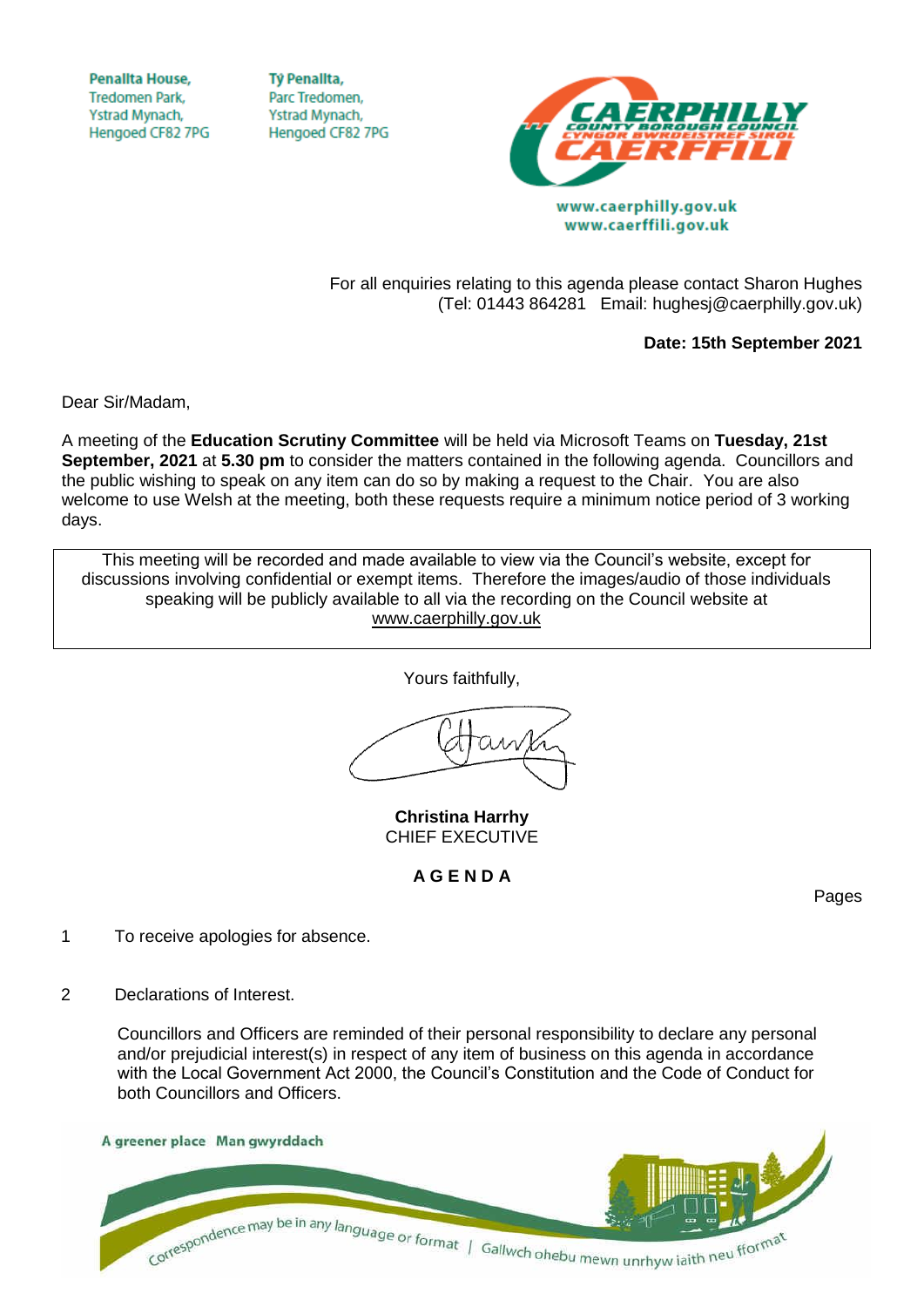To approve and sign the following minutes: -

| 3                                                                                                                                                                                                                                 | Education Scrutiny Committee held on 29th June 2021.                                             | $1 - 6$   |
|-----------------------------------------------------------------------------------------------------------------------------------------------------------------------------------------------------------------------------------|--------------------------------------------------------------------------------------------------|-----------|
| 4                                                                                                                                                                                                                                 | Consideration of any matter referred to this Committee in accordance with the call-in procedure. |           |
| 5                                                                                                                                                                                                                                 | Education Scrutiny Committee Forward Work Programme.                                             | $7 - 18$  |
| 6                                                                                                                                                                                                                                 | To receive and consider the following Cabinet Reports*: -                                        |           |
|                                                                                                                                                                                                                                   | 1. Inclusion Compendium - 21st July 2021;<br>2. NEET's Strategy - 21st July 2021.                |           |
| *If a member of the Scrutiny Committee wishes for any of the above Cabinet reports to be brought<br>forward for review at the meeting please contact Sharon Hughes, 01443 864281, by 10.00 a.m. on<br>Monday 20th September 2021. |                                                                                                  |           |
| To receive and consider the following Scrutiny reports: -                                                                                                                                                                         |                                                                                                  |           |
| 7                                                                                                                                                                                                                                 | Return to School September 2021 - Presentation.                                                  | $19 - 34$ |
| 8                                                                                                                                                                                                                                 | 21st Century Schools and Colleges Band B Programme - Update on Phase 2.                          | $35 - 42$ |
| 9                                                                                                                                                                                                                                 | <b>Additional Learning Needs.</b>                                                                | $43 - 50$ |
| 10                                                                                                                                                                                                                                | Directorate Performance Assessment Year End Report 2020/21.                                      | $51 - 74$ |

## **Circulation:**

**Councillors** Mrs E.M. Aldworth, C. Andrews (Vice Chair), P.J. Bevan, A. Collis, W. David, A. Farina-Childs, Ms J. Gale, D.T. Hardacre, D. Havard, M.P. James, Mrs B. A. Jones, B. Miles, Mrs G.D. Oliver, Mrs T. Parry (Chair), J.E. Roberts and J. Simmonds

## **Co-opted Members**:

**Cardiff ROC Archdiocesan Commission for Education Representative** (with voting rights on educational matters) Mr M. Western

**Parent Governor Representatives** (with voting rights on educational matters) G. James (Parent Governor Representative) and Tracy Millington (Parent Governor Representative)

**Outside Body Representatives** (without voting rights) Mrs J. Havard (NEU) and Mrs P. Ireland (NEU)